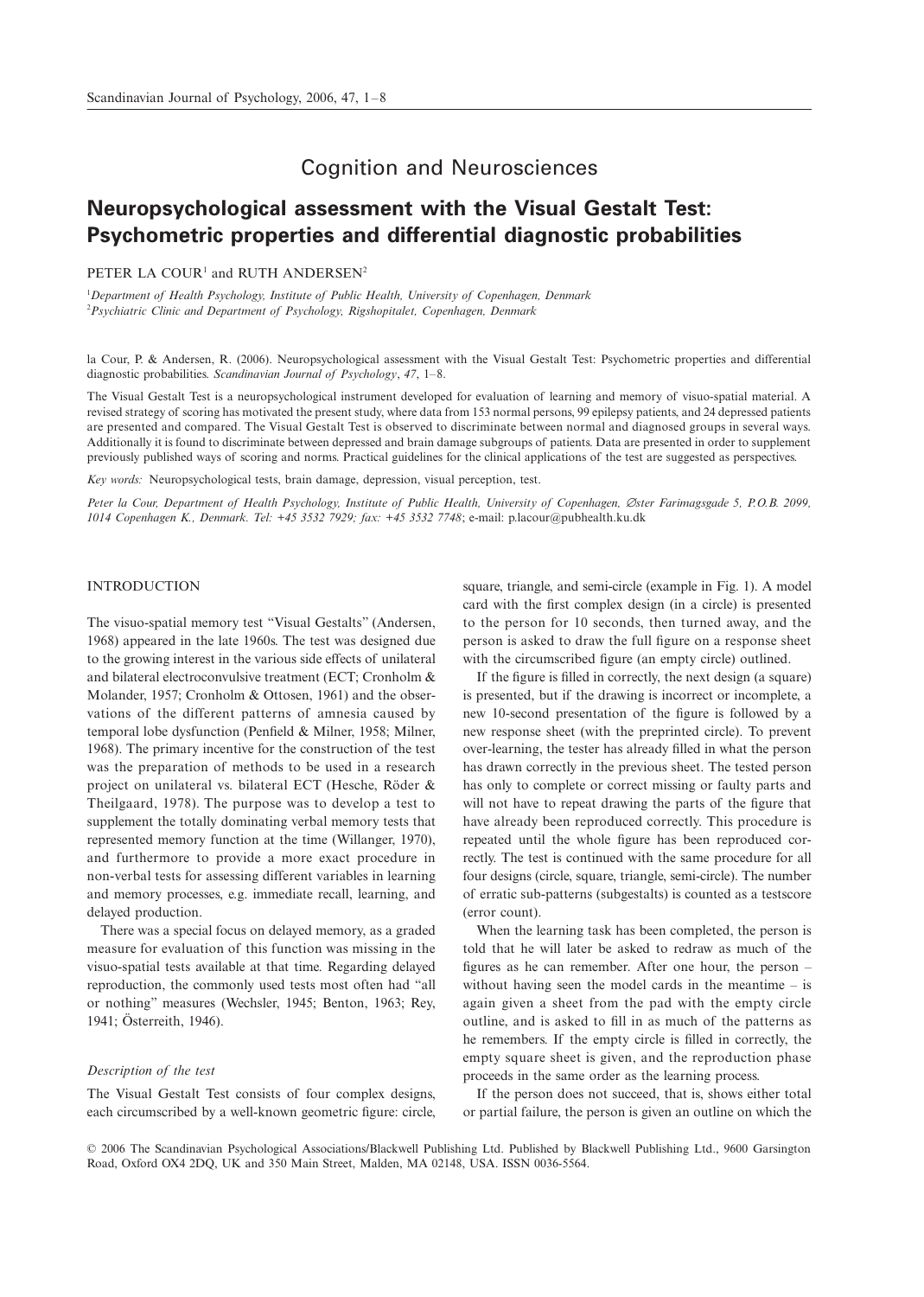

*Fig. 1.* Example from the Visual Gestalt Test; total figure and subgestalts.

tester has redrawn only the parts (subgestalts) already reproduced correctly, plus one more. Thus, the person progresses with increasing quantities of the figure given as prompts by the tester. The procedure is repeated until the figure is completed.

The test is constructed both to prevent over-learning and to give a graded measure of delayed reproduction.

The *traditional* scoring procedure, given by the original publication of the test (Andersen, 1968) counted the number of errors on each trial sheet used according to the score key of perceptual units, named subgestalts, as illustrated in Fig. 1.

The scores were summarized to a total error score for the learning and the reproduction phase separately.

Until now the traditional way of scoring has been used in many investigations (for instance Andersen, 1976, 1978; Bruhn, 1987; Drejer, Theilgaard, Teasdale, Schulsinger & Goodwin, 1985; Gade, Mortensen & Bruhn, 1988; Hansen, Andersen, Theilgaard & Lunn, 1982; Hesche *et al.*, 1978; Mikkelsen, Jorgensen, Browne & Gyldensted, 1988; Rasmussen, Jeppesen & Sabroe, 1993; Rosenberg & Andersen, 1990; Sørensen, Hansen, Andersen, Hogenhaven, Allerup & Bolwig, 1989; Teasdale, Hansen & Gade, 1997; and Theilgaard, 1984).

A *revised* scoring system was proposed (Andersen, 1989) to supplement the traditional counting of faulty subgestalts. First, separate counts of *error sheets* used in the learning phase and reproduction was suggested. Second, each drawn figure was suggested to be evaluated as a qualitative whole, and a scoring system was generated to describe and classify the *types of error*, that is, incompleteness of the figure, organizational level, distortion of the figure, fragmentation, rotation, perseveration and fusion of several figures. Each error sheet was given a score for the total qualitative impression. The qualitative scoring system was elaborated empirically from the data set also used in the present study and by years of practical experience with evaluation of test results (see Andersen, 1989 for details). The *types of error* categories were based on descriptions of perceptual patterns in normal and brain damaged persons, and on developmental issues in children's perception (Piotrowski, 1937; Bender, 1946; Hamby, Wilkins & Barry, 1993).

Furthermore, a system of categorization of the *pencil-line quality* of the tested person was presented (see below). The categorization was based on clinical observations of differences in patient behavior during testing.

The *aim of the present study* is to investigate the differential diagnostic possibilities of the Visual Gestalt Test by:

- (1) Utilizing the supplementary quantitative scores.
- (2) Analyzing the qualitative aspects of the figure drawing and quantifying the *different types of* errors.
- (3) Comparing the results from the different diagnostic groups according to the revised scoring system.
- (4) Presenting detailed data for clinical work, future research and suggestions for new clinical guidelines.

#### METHOD

#### *Samples*

The total sample in this study is  $N = 279$ . The sample consists of a number of subsamples from previously published studies on normal persons and brain damaged patients and from a new subsample of depressive patients. The tests of the samples were all administered by trained psychologists in the years of 1974–98. Information on gender, age, years in school, and hand preference was also recorded for each subject. All accessible material (score sheets) were re-examined for suitability for further analysis and rescored by the revised guidelines by two persons separately (second author and different assistant colleagues).

Subjects older than 59 years were excluded.

#### *The normal control group*

The normal control group ( $N = 153$ ) consists of 138 subjects from a study on verbal and visual memory. Further information on the sample and procedures may be found in Andersen (1976). The original study comprised 165 subjects, but score sheets for 27 tests were not suitable for a revised scoring. The supplementary 15 normal control subjects originate from a study on personality characteristics and epilepsy (Sørensen *et al*., 1989).

All potential subjects were questioned about head trauma, neurological diseases, and any subject suspected of suffering from a brain disorder was excluded.

The normal control group consisted of 82 females and 71 males. Age range was 15–59, age mean 33.6 (*SD* 13.8). Although data from persons older than 60 years would have been useful, the age limits from the earliest publication have been maintained.

#### *Brain damage groups*

The total group ( $N = 99$ ) consisted of patients suffering from epilepsy; 39 of these were non-resected temporal lobe epilepsy patients with duration of illness of at least 15 years. This subsample was divided after careful examination of clinical data and EEG measures (Sørensen *et al*., 1989). Twelve subjects had predominantly right temporal lobe epilepsy (*right-sided epilepsy*) (females: 9; males: 3, age range 26–52, mean 37.0, *SD* 8.2). Twelve subjects had predominantly *left-sided epilepsy* (females: 7; males: 5, age range 38–54, mean 43.1, *SD* 5.4). Fifteen subjects had *primarily generalized epilepsy* (females: 8; males: 7, age range 24–50, mean 35.5, *SD* 6.7). Four subjects with bilateral EEG-findings were excluded in the present study due to small *N*. All the epilepsy patients were tested under their usual anti-epileptic medication. Detailed information may be found in Sørensen *et al*. (1989).

Sixty subjects had undergone unilateral temporal lobe resection. This subsample consisted of 34 right-side resected and 26 left-side resected and originated from a retrospective study of resected patients (Jensen, 1977). Right-side resected (females: 15; males: 19, age range 16–53, mean 31.8, *SD* 10.9). Left-side resected (females: 10; males:

<sup>© 2006</sup> The Scandinavian Psychological Associations/Blackwell Publishing Ltd.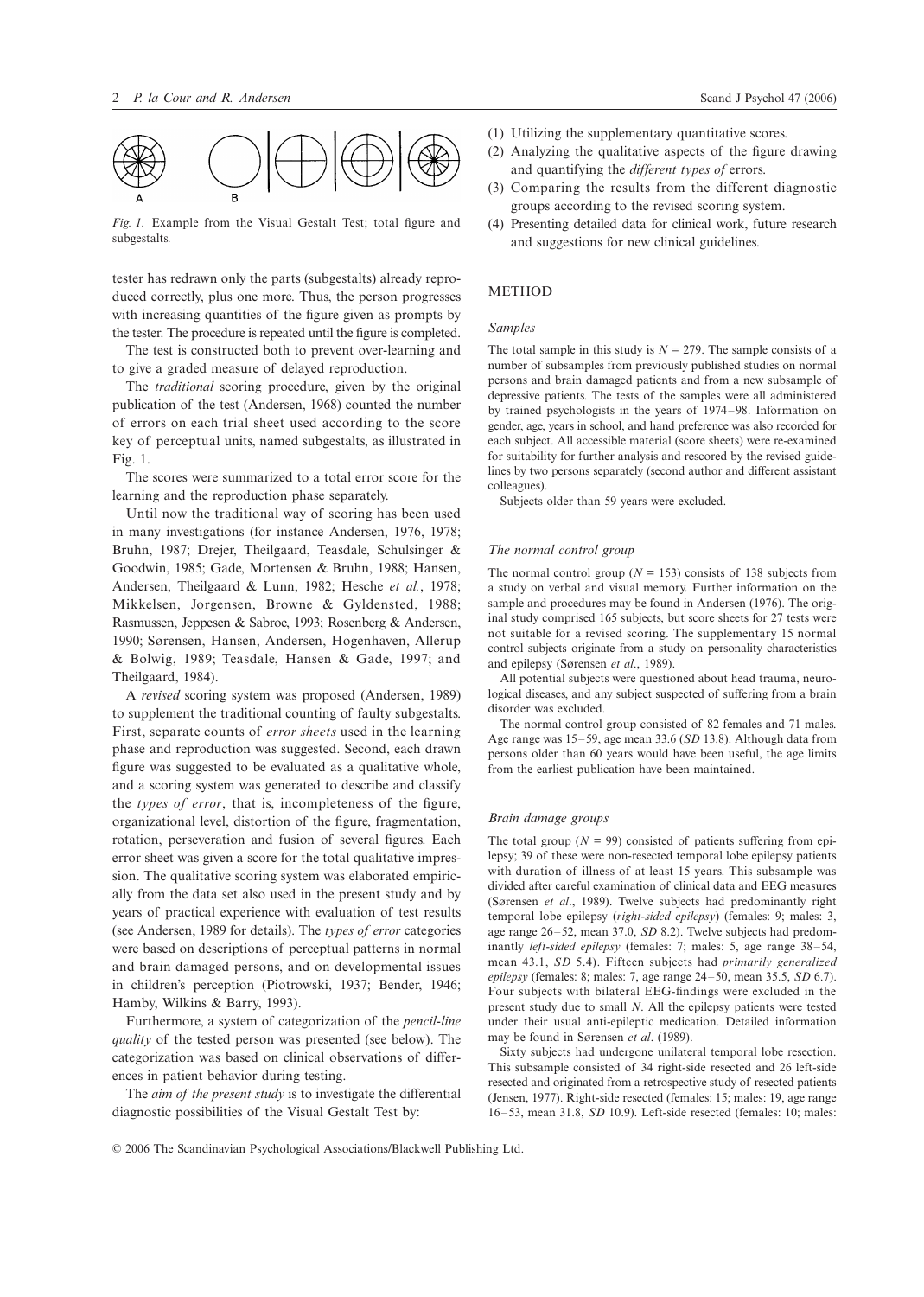16, age range 17–57, mean 31.7, *SD* 9.4). The follow-up investigations were performed after a minimum postoperative period of 14 months.

#### *The depression group*

The depression subsample  $(N = 24)$  consists of 14 subjects diagnosed as suffering from major depression according to DSM III-criteria (Rosenberg & Andersen, 1990). The Visual Gestalt Test was administered before onset of anti-depressant medication. The remaining 10 subjects either had a well-known diagnosis of depression and were tested for the purpose of this depression sample, or they were referred to psychological testing in order to have their diagnosis clarified. Only patients in whom the diagnosis was confirmed by the later course of the illness were included in the study. The depression diagnosis was according to either DSM III, IV, or ICD10 (due to the time span of the period of data collection). All other subjects were excluded.

Three subjects were without medication, and 7 were medicated with usual anti-depressants at the time of assessment. Subjects treated with ECT or suspected of brain damage were excluded. In the depression group there were 13 females and 11 males, age range 23–58, mean 44.6 (*SD* 9.7).

#### *Scoring procedures*

The scoring followed guidelines in the revised scoring manual (Andersen, 1989). In addition to the scoring of errors (i.e. faulty subgestalts on answer sheets) in immediate recall and total errors in the learning and reproduction phases, error sheets were counted separately in the two phases, and difference in types of error were evaluated. The differentiation in error types included: omission of whole figure, omission of subgestalt, reversal or rotation, fragmentation, unspecified lower level processing, disorganization, fusion of figures, perseveration of single elements, unspecific stereotypy, disharmonic stereotypy, and unilateral spatial neglect. A few more categories were suggested in Andersen (1989), but omitted in this study, because they were not used in practice.

A registration of the pencil-line quality was also assigned, dividing pencil-line quality into five categories according to the revised manual:

- Category 0: Unremarkable, reasonably precise, firm lines, which may contain small inaccuracies arising from the lack of ruler and compass (the drawings are to be made freehand).
- Category 1: Exceptionally well-controlled, effortless, precise and competent drawing.
- Category 2: Cautious, sketchy, and possibly weak pencil lines.
- Category 3: An impression of an insufficient control of the fine motor coordination predominates. The person appears motivated

to do his best, but unable to do so. The pencil lines are clumsy, rigid, awkward, squeezed, and possibly with varying degrees of pencil pressure. The lines may be shaky or endings inexact. Performance may vary from sheet to sheet during the reproduction of the figures.

Category 4: Impulsive, superficial or careless performance. The person appears motorically capable of achieving a good drawing, but does not make the effort.

# RESULTS

#### *The normal control group*

For the normal group there were no significant gender differences with regard to age, education (years in school < 10 yrs >), or any types of errors.

The number of errors increased with age, especially in the reproduction sequence, where nearly all types of error counts were associated with age in some way. Age specific values of the error counts are shown in Table 1. Since length of education and age were found significantly related, interactions between education and number of errors were analyzed with age as a covariant in a multivariate model. Three error counts showed significance, all in the learning phase: immediate recall, total errors, number of learning sheets. In the reproduction phase, differences were still found, but they were not significant. The count of errors within education groups are listed in Table 2.

# *Differences between diagnosed and normal groups*

Analysed with the *t*-test, there was no significant difference in education level between any of the diagnosed groups and the normal control group, but age differed significantly between the normal group and two other groups: the left temporal lobe epilepsy group (mean 43.0 *SD* 5.3) and the depressed group (mean 44.3 *SD* 9.7).

Table 3 presents the error count comparisons between the normal and the diagnosed groups. Significances are analyzed by one-way ANOVA with LSD (least significant difference) post hoc correction for the multiple comparisons. As may be seen, all error counts are higher in the diagnosed groups

|                                      | Age group      |            |             |  |
|--------------------------------------|----------------|------------|-------------|--|
|                                      | $15 - 39$      | $40 - 49$  | $50 - 59$   |  |
|                                      | $N = 95$       | $N = 30$   | $N = 28$    |  |
| Learning, immediate recall           | $1.29(1.47)^*$ | 2.23(1.96) | 2.64(2.54)  |  |
| Learning, total errors               | $1.41(1.67)^*$ | 2.63(2.72) | 2.89(2.91)  |  |
| Learning, number of error sheets     | $0.97(1.07)^*$ | 2.03(1.79) | 1.79(1.60)  |  |
| Reproduction, immediate recall       | $1.37(2.22)^*$ | 3.73(3.19) | 4.50(3.97)  |  |
| Reproduction, total errors           | $1.78(3.30)^*$ | 5.97(6.29) | 8.07 (7.66) |  |
| Reproduction, number of error sheets | $0.95(1.56)^*$ | 2.97(2.59) | 3.75(3.28)  |  |

Table 1. *Normal control group, main error counts and age – means and (SD)*

\* Age group 15–39 differs significantly from both other age groups on all variables (*p* < 0.5). Differences between 40–49 and 50–59 are all not significant.

© 2006 The Scandinavian Psychological Associations/Blackwell Publishing Ltd.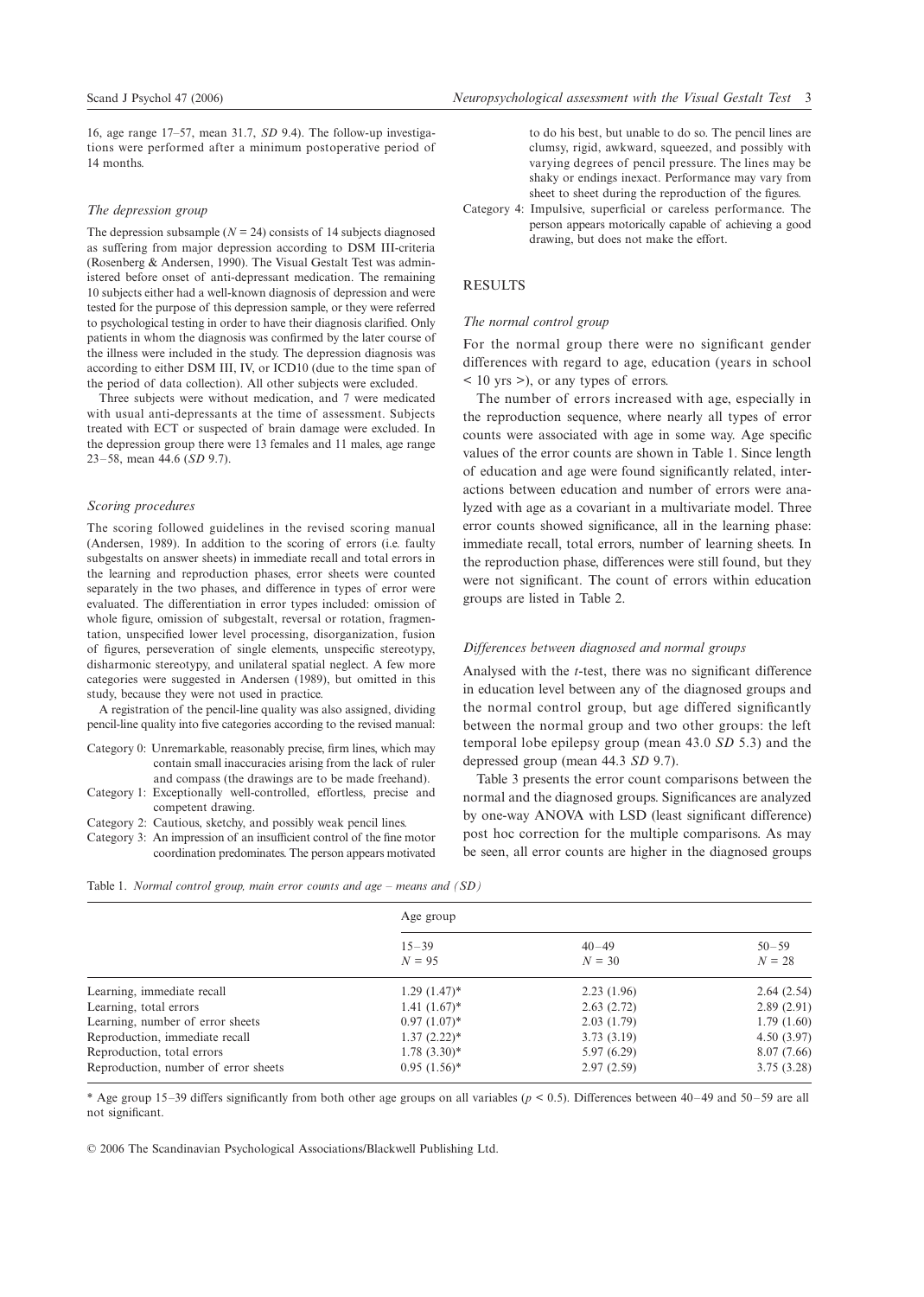|                                      | Less than 10 years<br>$N = 64$ | More than 10 years<br>$N = 89$ |
|--------------------------------------|--------------------------------|--------------------------------|
|                                      |                                |                                |
| Learning, immediate recall           | $2.36(2.18)$ **                | 1.27(1.49)                     |
| Learning, total errors               | $2.69(2.70)$ **                | 1.37(1.68)                     |
| Learning, number of error sheets     | $1.81 (1.62)$ **               | 0.98(1.12)                     |
| Reproduction, immediate retention    | 2.91(3.46)                     | 2.04(2.78)                     |
| Reproduction, total errors           | 4.64(6.30)                     | 3.11(5.00)                     |
| Reproduction, number of error sheets | 2.27(2.77)                     | 1.56(2.21)                     |

Table 2. *Normal control group, main error counts and years in school – means and (SD)*

\*\* Difference significant *p* < 0.01.

than in the normal group. With the LSD correction for multiple comparisons applied, the most robust count of difference between all the diagnosed groups and the normal group is the total count of error sheets, where the differences all meet statistical significance below the  $p = 0.05$  level.

The total number of error sheets from both the learning and the reproduction sequence were (mean (*SD*)) 3.18 (3.30) for the normal and 9.03 (5.94) for the joint diagnosed groups,  $p \leq 0.001$ .

Table 4 shows the types of errors made by normal and diagnosed groups during the whole test. The detailed table is presented for clinical use. Significances are corrected by LSD post hoc procedure. The differentiations of error types showed patterns of differences between diagnosed and normal groups. As the only group the group of right-resected epilepsy showed highly significant differences on the error types of *fragmentation*, *disorganization*, and *transmission of error*. The groups of depressed and left-resected epilepsy shared highly significant differences from the normal group concerning the error types of *omission* of both *whole figure* and *subgestalts*.

Regarding *pencil-line quality* the most important differences are found between the categories 0 and 3, as may be seen in cross-tabulation in Table 5. When these two categories were computed separately, all separate diagnosed groups differed significantly from the normal group (*p* < 0.001 in Chi-square tests). The relative probability of having a diagnosis if pencil-line quality was in category 3 was between 5.9 and 11.5.

# *Differences between brain damaged and depressed*

Age differences between the two groups were significant, therefore all analyses of variables were analyzed with age as a covariant in a multivariate general linear model with LSDadjustment for multiple comparisons  $(N = 123)$ .

The comparisons of the groups can be seen in Table 6. Significant differences were found for the error type of *fusion of figures*, where the brain damage groups scored higher (*p* < 0.000). The *omission of whole figure* also showed difference between the groups, tending to be significant ( $p = 0.06$ ), but with the depressed group making the most errors.

On the error summary variables, age corrected significant differences were found on *reproduction*, *total errors* (*p* = 0.04), and a high significance level was found on the *learning sheet, learning minus reproduction variable* ( $p = 0.003$ ). The value of this variable was negative in the brain damage group, indicating that the number of error sheets is higher in the reproduction sequence than in the learning sequence. With estimated effect size (age correction to the statistical mean age (age = 36.3), the mean was −1.58 (*SD* 0.39).

For the depressed group the value of this variable was positive, indicating more sheets used in the learning sequence than in the reproduction sequence. The estimated age corrected mean for the depressed group increased this finding (1.33, *SD* 0.84), suggesting that the mean for the variable given in Table 3 is largely determined by the higher age of the depressed group and would be of a more positive value (more different from the brain damage group), if groups were of the same age.

In the present sample the relative risk of brain damage compared to depression is 2.03 (CI 1.07 – 3.87), when *learning sheet*, *learning minus reproduction* variable is <0, while it is 0.58 (CI 0.41 – 0.82) when *learning sheet*, *learning minus reproduction* variable is ≥0.

### *Sensitivity and specificity*

The sensitivity and specificity of the Visual Gestalt Test, *sum of learning plus reproduction error sheets* are shown in Table 7. For a cut-off score of 3 and above, 83 of 100 diagnosed can be found within this limit, while 33 of 100 normal subjects would be falsely labelled. At cut-off 5 and above, 71 of 100 diagnosed would still be found, while 18 of 100 normal subjects would be falsely labelled. As may be seen in Table 7, these two cut-off points can be chosen as logical cut-offs, due to their relatively greater distance to the next values.

For the discrimination between brain damage and other aetiology for dysfunction, a cut-off point of zero or above can be chosen for the *number of error sheets in learning phase minus the number of error sheets in reproduction phase.* If so, the sensitivity for correct labelling of brain damage will be 59.2%, while the specificity with regard to correct labelling of depression will be 70.8%.

<sup>© 2006</sup> The Scandinavian Psychological Associations/Blackwell Publishing Ltd.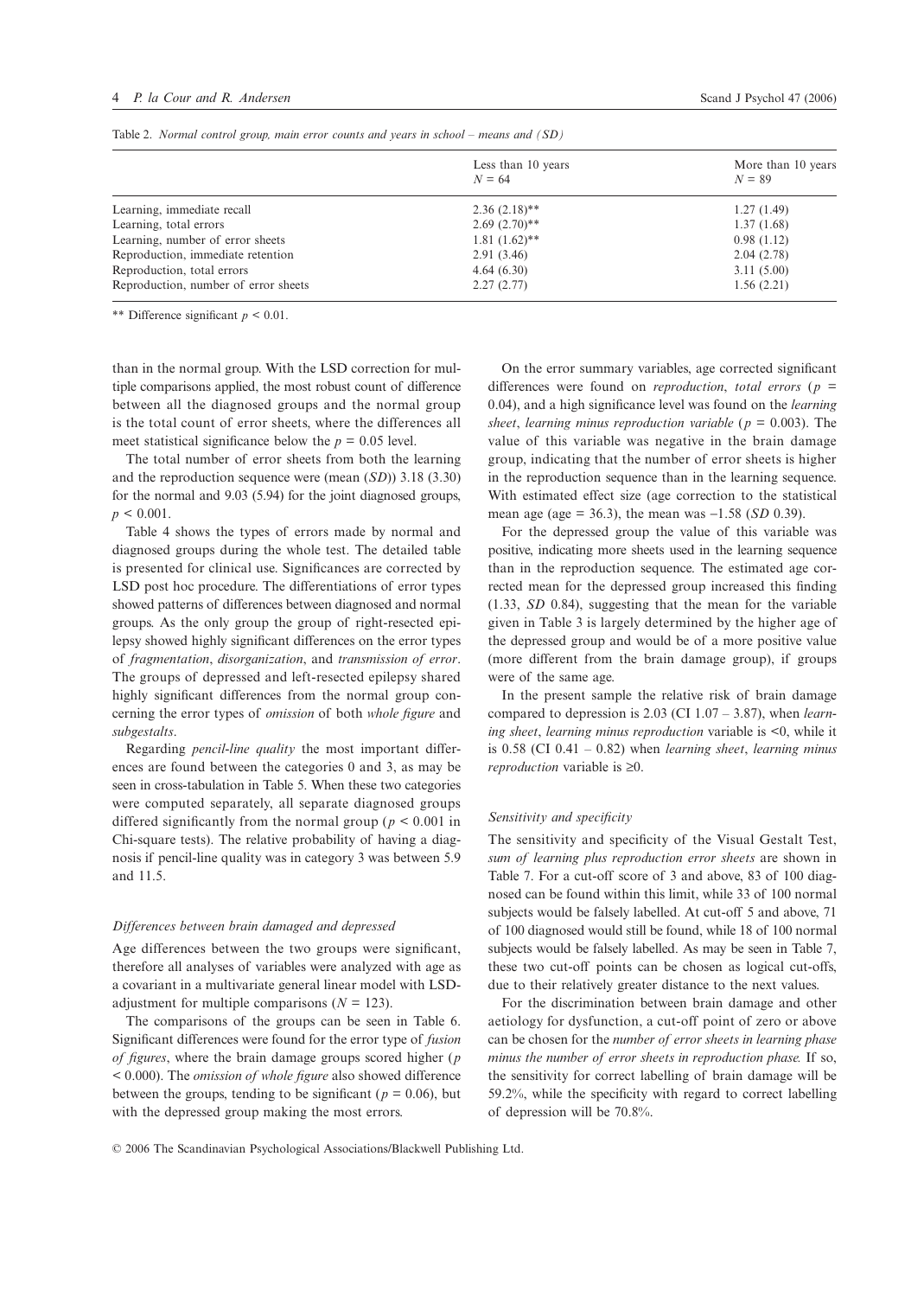|                             | Normals<br>$N = 153$ | Right temporal<br>lobe epilepsy<br>$N = 12$ | Left temporal<br>lobe epilepsy<br>$N = 12$ | Primary<br>generalized<br>epilepsy<br>$N = 15$ | Right resected<br>$N = 34$ | Left resected<br>$N = 26$ | Depressed<br>$N = 24$ |
|-----------------------------|----------------------|---------------------------------------------|--------------------------------------------|------------------------------------------------|----------------------------|---------------------------|-----------------------|
| Learning phase              |                      |                                             |                                            |                                                |                            |                           |                       |
| Immediate recall            | 1.73(1.88)           | $3.67(1.88)$ *                              | 3.17(2.82)                                 | $4.87(2.67)$ ***                               | $6.29(4.32)$ ***           | $4.35(3.35)$ ***          | $5.29(3.68)$ ***      |
| Total errors                | 1.92(2.26)           | 4.00(2.17)                                  | 3.92(3.99)                                 | $5.93(4.32)$ **                                | $10.15(10.49)$ ***         | $6.04(6.40)$ ***          | $8.54(8.02)$ ***      |
| Number of error sheets      | 1.33(1.40)           | 2.33(1.07)                                  | 2.42(2.19)                                 | $3.80(2.33)$ ***                               | $5.24 (4.63)$ ***          | $3.46(2.63)$ ***          | $4.47(3.41)$ ***      |
| Reproduction phase          |                      |                                             |                                            |                                                |                            |                           |                       |
| Immediate retention         | 2.41(3.10)           | $5.08(4.48)$ *                              | $6.83(4.35)$ ***                           | 4.43(3.96)                                     | $8.53(4.17)$ ***           | $6.23(5.04)$ ***          | $5.71(4.31)$ ***      |
| Total errors                | 3.75(5.61)           | 7.83(7.84)                                  | $11.50(8.66)$ ***                          | 7.57(8.46)                                     | $14.29(8.96)$ ***          | $11.04 (10.51)$ ***       | $8.75(7.99)$ **       |
| Number of error sheets      | 1.86(2.48)           | 3.58(3.42)                                  | $5.58(3.48)$ ***                           | $3.71(3.45)$ **                                | $6.59(3.42)$ ***           | $5.00(4.17)$ ***          | $4.00(3.09)$ ***      |
| Error sheets                |                      |                                             |                                            |                                                |                            |                           |                       |
| Learning plus reproduction  | 3.18(3.30)           | $5.92(4.01)*$                               | $8.00(4.84)$ ***                           | $7.43(4.43)$ **                                | $11.82 (6.74)$ ***         | $8.46(5.97)$ ***          | $8.67(5.50)$ ***      |
| Learning minus reproduction | $-0.53(2.30)$        | $-1.25(3.10)$                               | $-3.17(3.21)$ **                           | (3.96)<br>$\overline{0}$                       | $-1.35(4.57)$              | $-1.54(3.58)$             | 0.67(3.48)            |

| Independent samples <i>t</i> -tests | Normals<br>$N = 153$ | Right temporal<br>lobe epilepsy<br>$N = 12$ | Left temporal<br>lobe epilepsy<br>$N = 12$ | Primary<br>generalized<br>epilepsy<br>$N = 15$ | Right resected<br>$N = 34$ | Left resected<br>$N = 26$ | Depressed<br>$N = 24$ |
|-------------------------------------|----------------------|---------------------------------------------|--------------------------------------------|------------------------------------------------|----------------------------|---------------------------|-----------------------|
| Omission, whole figure              | 0.10(0.52)           | 0.17(0.39)                                  | $0.75(1.14)^*$                             | 0.50(0.86)                                     | $0.59(0.78)$ **            | $0.77(1.66)$ ***          | $1.29(1.97)$ ***      |
| Omission, subgestalt                | 0.62(0.97)           | 1.25(1.44)                                  | 1.17(0.84)                                 | $1.79(1.80)$ **                                | $1.91 (1.87)$ ***          | $1.62 (1.94)$ ***         | $1.71(1.73)$ ***      |
| Reversal rotation                   | 0.27(0.50)           | 0.33(0.49)                                  | $1.00(1.48)$ ***                           | 0.29(0.61)                                     | $0.65(0.77)$ **            | 0.54(0.76)                | 0.46(0.72)            |
| Fragmentation                       | 0.25(0.60)           | 0.33(0.49)                                  | 0.08(0.29)                                 | $0.86(0.95)$ **                                | $1.09(1.36)$ ***           | $0.62(0.94)$ *            | $0.71(1.08)$ *        |
| Unspecific lower level processing   | 0.41(0.77)           | 1.00(1.13)                                  | $1.42(1.38)$ *                             | 0.86(1.10)                                     | $2.47(2.56)$ ***           | $1.54(1.88)$ ***          | $1.29(1.43)$ **       |
| Disorganisation                     | 0.04(0.20)           | 0.50(0.91)                                  | 0.25(0.45)                                 | 0.64(1.73)                                     | $1.85(3.26)$ ***           | $0.62(1.44)$ *            | 0.33(1.05)            |
| Fusion of figures                   | 0.68(1.13)           | 1.17(1.64)                                  | $1.67(1.50)*$                              | 1.07(1.73)                                     | $1.44(1.69)$ **            | $1.23(1.45)^*$            | 0.63(1.01)            |
| Perseveration of single elements    | 0.39(0.67)           | 0.33(0.65)                                  | 0.50(0.80)                                 | 0.79(1.19)                                     | 0.62(0.89)                 | 0.42(0.88)                | $0.92(1.14)$ **       |
| Stereotypy, unspec.                 | 0.27(0.60)           | 0.16(0.39)                                  | 0.50(0.67)                                 | 0.36(0.50)                                     | $0.61(0.92)^*$             | $0.58(0.75)^*$            | 0.54(1.10)            |
| Transmission of error               | 0.14(0.44)           | 0.58(0.90)                                  | 0.33(0.65)                                 | 0.14(0.36)                                     | $0.88(1.77)$ ***           | $0.62(1.13)^*$            | $0.61(1.03)*$         |
| Other                               | 0.16(0.51)           | 0.66(0.89)                                  | 0.67(0.65)                                 | 0.28(0.47)                                     | $0.79(1.07)$ ***           | $0.54(0.90)*$             | $0.88(1.85)$ ***      |

*Notes*: Significance between normal and diagnosed groups, LSD-corrected for multiple comparisons: \* *p* < 0.05, \*\* *p* < 0.01, \*\*\* *p* < 0.001.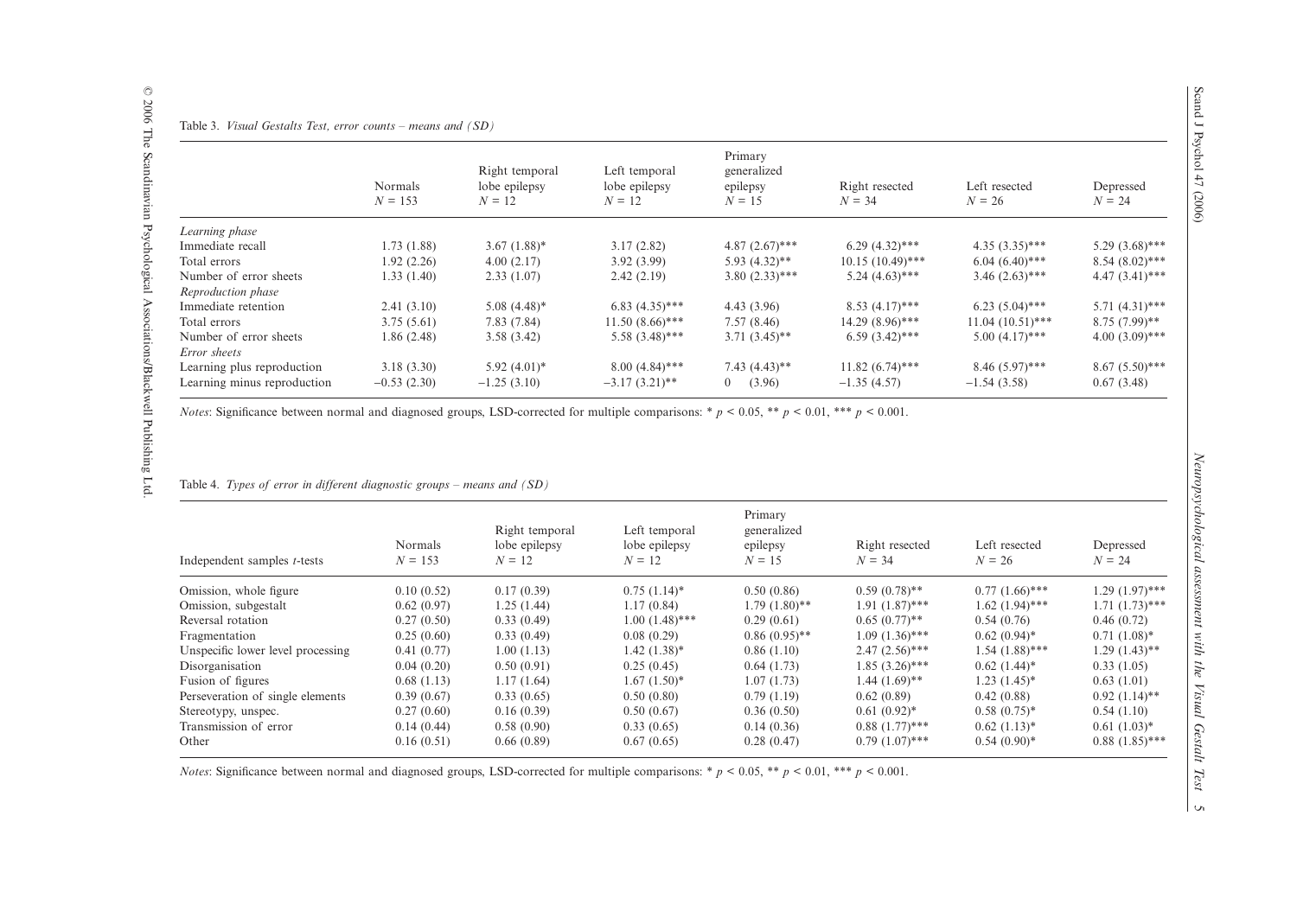|  | Table 5. Cross-tabulation of normals and diagnosed groups with percentage of pencil line quality score in categories |  |  |  |  |  |  |  |  |
|--|----------------------------------------------------------------------------------------------------------------------|--|--|--|--|--|--|--|--|
|--|----------------------------------------------------------------------------------------------------------------------|--|--|--|--|--|--|--|--|

|                         | Category 0<br>$\%$ (N) | Category 1<br>$\%$ (N) | Category 2<br>$\%$ (N) | Category 3<br>% (N) | Category 4<br>$\%$ (N) |
|-------------------------|------------------------|------------------------|------------------------|---------------------|------------------------|
| Normal control          | 81.7 (125)             | 3.9(6)                 | 5.2(8)                 | 9.2(14)             |                        |
| Right temporal          |                        |                        |                        |                     |                        |
| Lobe epilepsy           | 41.7(5)                | 50.0(6)                | 8.3(1)                 |                     |                        |
| Left temporal           |                        |                        |                        |                     |                        |
| Lobe epilepsy           | 66.7(8)                | 33.3(4)                |                        |                     |                        |
| Primary generalized     |                        |                        |                        |                     |                        |
| Epilepsy                | 26.7(4)                | 60.0(9)                | 13.3(2)                |                     |                        |
| Right-resected epilepsy | 52.9 (18)              | 2.9(1)                 | 8.8(3)                 | 29.4(10)            | 5.9(2)                 |
| Left-resected epilepsy  | 53.8 (14)              | 3.8(1)                 | 34.6(9)                | 7.7(2)              |                        |
| Depression              | 45.8(11)               | 4.2(1)                 | 25<br>(6)              | 25<br>(6)           |                        |
|                         |                        |                        |                        |                     |                        |

Table 6. *Comparisons between joint brain damage groups and depressed group – mean (SD)*

| Error counts                      | Brain damage<br>groups<br>$N = 99$ | Depressed<br>group<br>$N = 24$ |
|-----------------------------------|------------------------------------|--------------------------------|
| Learning phase                    |                                    |                                |
| Immediate recall                  | 4.87(3.57)                         | 5.29(3.68)                     |
| Total errors                      | 6.93(7.65)                         | 8.54(8.02)                     |
| Number of error sheets            | 3.86(3.42)                         | 4.47(3.41)                     |
| Reproduction phase                |                                    |                                |
| Immediate retention               | 6.70(4.61)                         | 5.71 (4.31)                    |
| Total errors                      | $11.34(9.35)*$                     | 8.75 (7.99)*                   |
| Number of error sheets            | 5.27(3.75)                         | 4.00(3.09)                     |
| <b>Error</b> sheets               |                                    |                                |
| Learning plus reproduction        | 9.11(6.02)                         | 8.67(5.50)                     |
| Learning minus reproduction       | $-1.42(3.93)*$                     | $0.67(3.48)$ *                 |
| Error types                       |                                    |                                |
| Omission, whole figure            | 0.59(1.10)                         | 1.29(1.97)                     |
| Omission, subgestalt              | 1.64(1.73)                         | 1.71(1.73)                     |
| Reversal rotation                 | 0.57(0.85)                         | 0.46(0.72)                     |
| Fragmentation                     | 0.71(1.07)                         | 0.71(1.08)                     |
| Unspecific lower level processing | 1.68(2.01)                         | 1.29(1.43)                     |
| Disorganisation                   | 0.99(2.25)                         | 0.33(1.05)                     |
| Fusion of figures                 | $1.33(1.59)$ *                     | $0.63(1.01)*$                  |
| Perseveration of single elements  | 0.54(0.89)                         | 0.92(1.14)                     |
| Stereotypy, unspec.               | 0.50(0.75)                         | 0.54(1.10)                     |
| Transmission of error             | 0.60(1.27)                         | 0.61(1.03)                     |
| Other                             | 0.62(0.89)                         | 0.88(1.85)                     |

\* Significance <0.05 in an age-corrected model, LSD-adjusted for multiple comparisons.

#### DISCUSSION

The Visual Gestalt Test seems to be a neuropsychological instrument with good psychometric capabilities. According to the results of this study, the test can discriminate between the normal and the diagnosed groups in several ways. Most importantly, the test can also discriminate significantly between the depression and the brain damage groups – a traditionally difficult distinction of the utmost clinical importance (Theilgaard & Beckmann, 1971; Goldberg, 2001).

Table 7. *Normals and diagnosed: the total number of error sheets, sensitivity, specificity for different cut-off levels*

|                  | Sensitivity<br>(confidence level) | Specificity<br>(confidence level) |
|------------------|-----------------------------------|-----------------------------------|
| Cut-off $\leq 2$ | $0.86(0.79-0.91)$                 | $0.54(0.46 - 0.62)$               |
| Cut-off $\leq$ 3 | $0.83(0.75-0.89)$                 | $0.66(0.58-0.73)$                 |
| Cut-off $\leq 4$ | $0.75(0.67-0.82)$                 | $0.75(0.68 - 0.81)$               |
| Cut-off $\leq$ 5 | $0.71(0.63 - 0.79)$               | $0.82(0.76 - 0.88)$               |
| Cut-off $\leq 6$ | $0.60(0.51-0.68)$                 | $0.84(0.78-0.89)$                 |
| Cut-off $\leq 7$ | $0.52(0.44 - 0.61)$               | $0.87(0.81 - 0.91)$               |
|                  |                                   |                                   |

*Note*: Sensitivity: quotient of diagnosed above the cut-off level; specificity: quotient of normals below the cut-off level.

The data on the educational levels of the participants were not sufficient to draw conclusions on the associations of education and test results. The two categories of education years: "over 10 years" and "under 10 years" are not reflecting educational differences in a modern society. It is possible and even probable that the educational level, if registered in more detail, might interact strongly with the performance on the test, but it is still not known to what extent. Data from this study suggest that the main differences would be found in the learning phase, while difference in education may be of much less importance for storing and recall. When the gestalts first have been learned, the recall of them seems less sensitive to the education level. Based on experimental analyses (Miyake, Friedman, Rettinger, Shah & Hegarty, 2001; Gruber & von Cramon, 2003) and clinical experience with the test, it can be assumed that the test results are more influenced by *the area of work* than by the length of education. If persons are highly dependent on visual organization on a daily basis, for example in occupations as craftsmen, architects, or surveyors, this might be taken into account during examination of the test results.

The relations between performance and age also need further discussion. The age groups of 15–39, 40–49 and 50–59 years were formed by analysis of the distribution of the age variable. While all error counts increased with age, there was a tendency for this association to weaken around the age of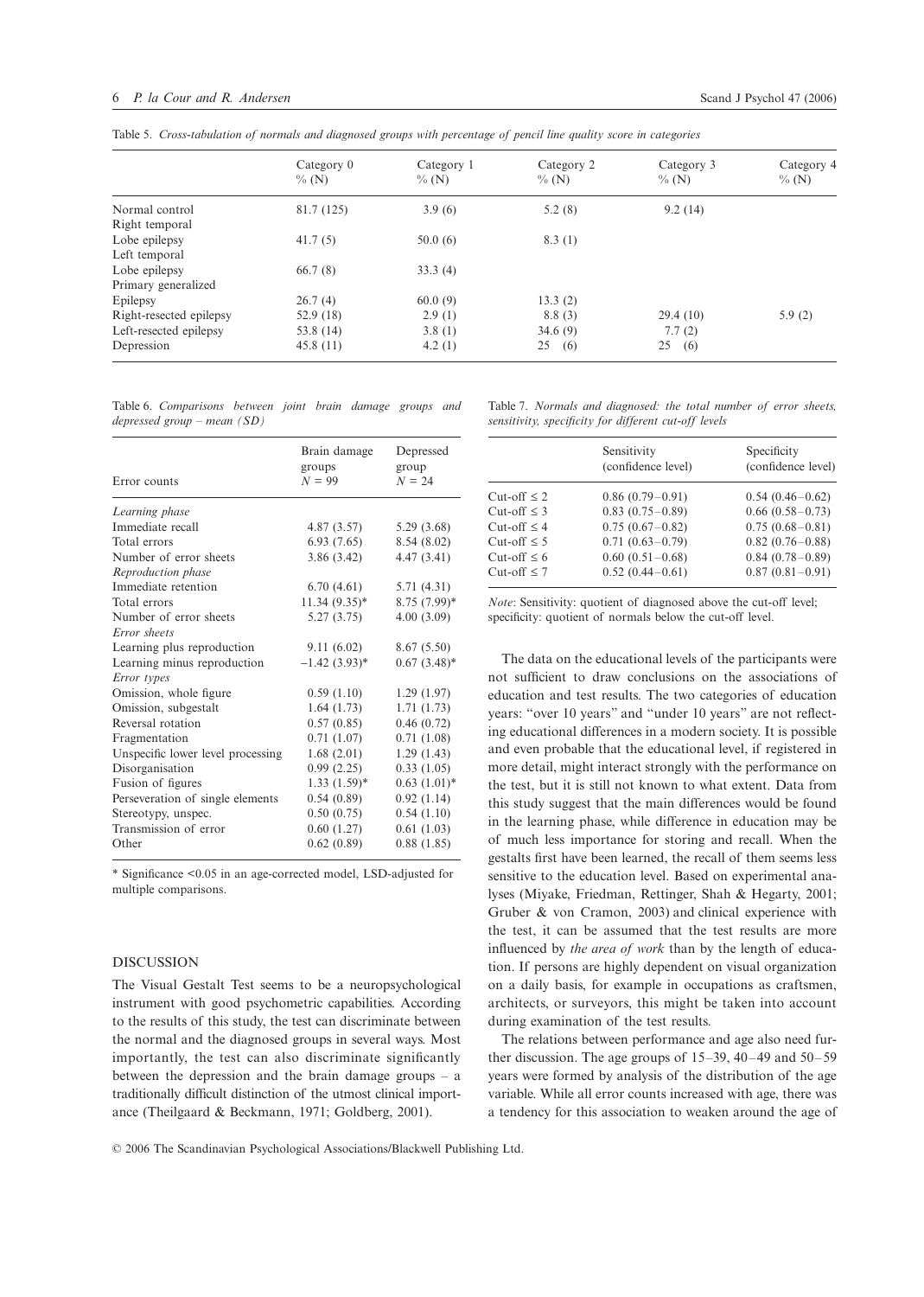40, which is supported by the data in Table 1. Significant differences were found between age groups under 40 and the others, differences between age groups 40–49 and 50–59 were also found, but at a non-significant level.

The major shortcoming of this study may be the lack of data for age groups older than 59, an age group often represented in clinical neuropsychological testing. An effort to collect data on normal performance in the older age group still has to be made.

When observing the error counts (Table 3), it appears that all the diagnosed groups show lower results than the normal group. Most affected of the brain damage subjects are the groups of temporal lobe resection, who do worse than the non-operated groups. It also appears that the expected differences between right- and left-sided brain damage are most evident in these groups. That is: the right-sided should do worse than the left-sided on the visuo-spatial tasks of this test.

In the observation of the qualitative traits (Table 4) the same pattern appears: generally the resected groups have a greater amount and perceptually more severe deviations than the non-operated groups. For instance, the error types of fragmentation and disorganization are more frequent in the right-resected group, but the error type of rotation is unexpectedly most frequent in the left side, non-resected group. The performances of right- vs. left-sided brain-damage groups are not the topic of this study, and will be further elaborated in a later publication. But the results from this study may reflect that the left hemisphere plays a role also in spatial processing as demonstrated by, for example, Binder (1982), Mehta, Newcombe & Damasio (1987), and Mehta & Newcombe (1991). The results may also suggest that the Visual Gestalt Test is not always as exclusively nonverbal as intended. From clinical practice, it is found that the material gives the opportunity to support the visual perception by verbalizing, for example by counting the number of radii of the first model figure (see Fig. 1) or by comparison of parts of the figures to concrete verbalized objects.

A major finding of this study was the very simple measure of the quality of pencil line showing such significant results in relation to the basic distinction between the normal and the impaired. A simple observation of the pencil lines as being shaky, unstable, uncertain, or awkward might be a good reason to suspect an impaired function and to go further in the neuropsychological investigation.

The only diagnosed group with no brain damage in this study was the depression group. A noteworthy discrimination could be made between brain damage and depression with the Visual Gestalt Test, but it may also be expected that this difference will persist with other non-brain damage aetiologies for impaired cognitive function, such as schizophrenia or personality disturbances. It could be assumed that these groups also have relatively better memory when the gestalts are first learned, but this also has to be further supported by statistical data.

# *Perspectives: The clinical use of the Visual Gestalt Test*

On the basis of this study, the differential diagnostic possibilities of the Visual Gestalt Test can be operational in a neuropsychological investigation with the following simple rules-of-thumb:

- Impaired neuropsychological function (brain damage or other aetiology) may be suspected, if the number of learning *plus* reproduction error sheets is three or above. Suspicion of impaired function should be highly increased, if the number of sheets in the two sequences exceeds five (see Table 7 for details).
- If *impairment is demonstrated*, the next step is to *subtract* the number of learning sheets from the number of reproduction error sheets. This number will point to the probability of a brain damage diagnosis if below zero; if the subtraction results in zero or above zero, a depression diagnosis (or other non-brain damage diagnosis) will be most likely (see Results for details).
- Pencil-line quality should be noted carefully. Suspicion of impairment should be raised, if the pencil line leaves an impression of insufficient control of the fine motor coordination, where the pencil lines are clumsy, rigid, awkward, squeezed, and possibly with varying degrees of pencil pressure, maybe shaky or with endings inexact. Performance may vary from sheet to sheet during the reproduction of the figures (see Table 5 for details).

# **REFERENCES**

- Andersen, R. (1968). Learning and reproduction of Visual Gestalts. *Nordisk Psykologi*, *20*, 101–103.
- Andersen, R. (1976). Verbal and visuo-spatial memory. Two clinical tests administered to a group of normal subjects. *Scandinavian Journal of Psychology*, *17*, 198–204.
- Andersen, R. (1978). Cognitive changes after amygdalotomy. *Neuropsychologia*, *16*, 439–451.
- Andersen, R. (1989). *The Visual Gestalt Test. Learning and memory* (Rev. edn.). Copenhagen: Dansk Psykologisk Forlag.
- Bender, L. (1946). *Instructions for the use of the Visual Motor Gestalt test*. New York: American Ortopsychiatric Association.
- Benton, A. L. (1963). *The Revised Visual Retention Test*. (1st edn.) New York: Psychological Corporation.
- Binder, L. M. (1982). Constructional strategies on complex figure drawings after unilateral brain damage. *Journal of Clinical Neuropsychology*, *4*, 51–58.
- Bruhn, P. (1987). AIDS and dementia: A quantitative neuropsychological study of unselected Danish patients. *Acta Psychiatrica Scandinavica*, *76*, 443–447.
- Cronholm, B. & Molander, L. (1957). Memory disturbances after electroconvulsive therapy. I. Conditions 6 hours after electroshock treatment. *Acta Psychiatrica Scandinavica*, *32*, 306.
- Cronholm, B. & Ottosen, J. O. (1961). Memory functions in endogenous depression. Before and after electroconvulsive therapy. *Archives of General Psychiatry*, *5*, 193–199.
- Drejer, K., Theilgaard, A., Teasdale, T., Schulsinger, F. & Goodwin, D. W. (1985). A prospective study of young men at high risk for alcoholism. *Neuropsychological Assessment. Alcoholism: Clinical and Experimental Research*, *9*, 498–502.

© 2006 The Scandinavian Psychological Associations/Blackwell Publishing Ltd.